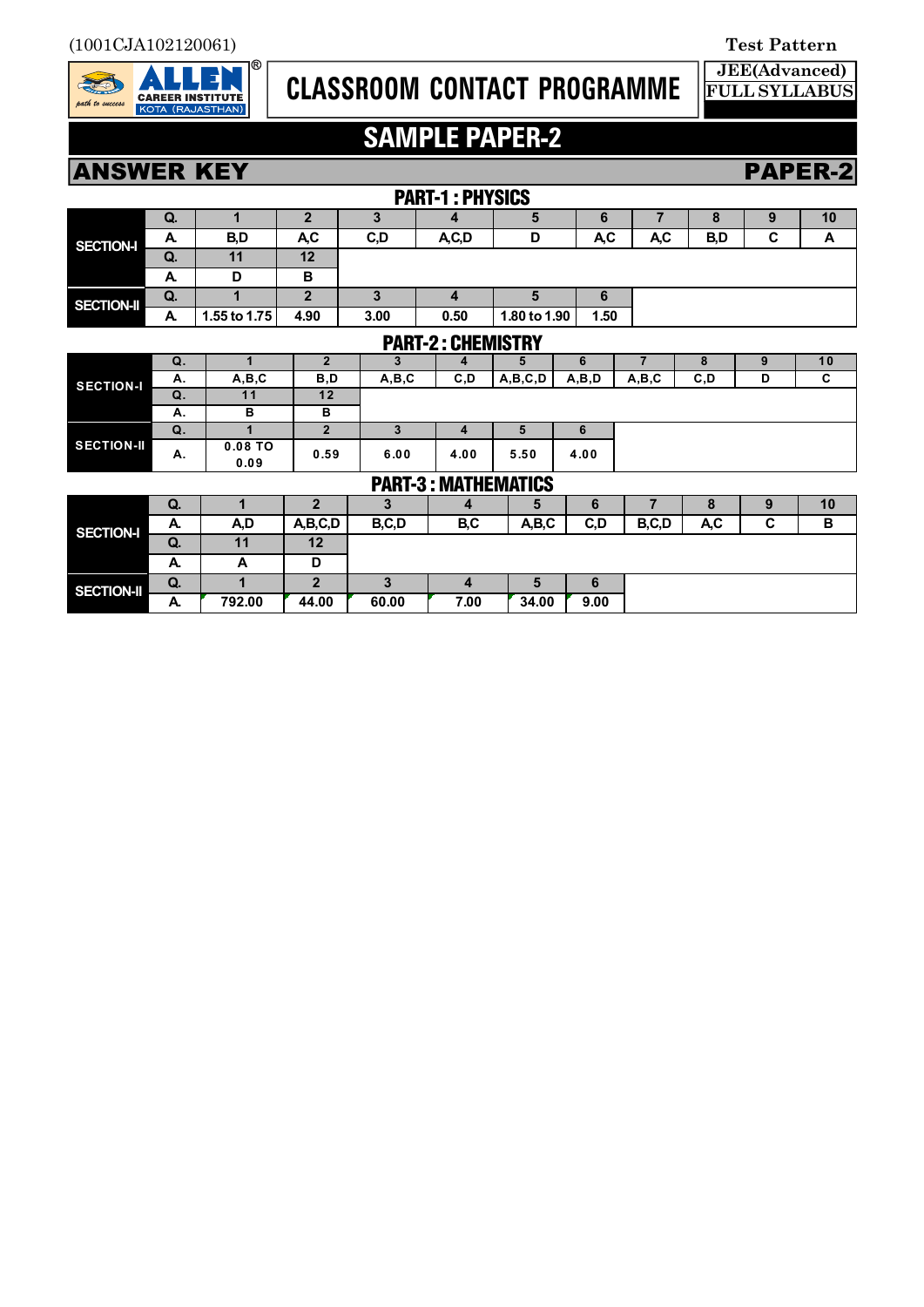(1001CJA102120061) **Test Pattern**

rath to success

**CAREER INSTITUTE** 

**JEE(Advanced) FULL SYLLABUS**

## **CLASSROOM CONTACT PROGRAMME SAMPLE PAPER-2**

**PAPER-2**



$$
h=2\ell\sin\biggl(\frac{\alpha}{2}\biggr)\sin\theta
$$

 $h = 2\ell \sin^2{\frac{\alpha}{2}}$ 2

$$
\frac{Mg}{\sin\left(90 + \frac{\alpha}{2}\right)} = \frac{Fe}{\sin(180 - 2\theta)}
$$

$$
\Rightarrow \quad \text{Fe} = 2 \,\text{mg} \sin\left(\frac{\alpha}{2}\right)
$$

$$
\Rightarrow \frac{6KP_1P_2}{\left(2\ell\sin\frac{\alpha}{2}\right)^4} = mg2\sin\left(\frac{\alpha}{2}\right)
$$

$$
\Rightarrow \frac{\text{KP}_1\text{P}_2}{\left(2\ell\sin\frac{\alpha}{2}\right)^3} = \frac{\text{mg}\sin}{3}\left(\frac{\alpha}{2}\right) \times \left(2\ell\sin\frac{\alpha}{2}\right) = \frac{\text{mgh}}{3}
$$

$$
\therefore \qquad U_f = \frac{2}{3} mgh + mgh = \frac{5}{3} mgh
$$

 $\ell \quad 2\ell$ 

**2. Ans. (A,C)**

**Sol.** AC = 
$$
2\ell \cos 30^\circ = \ell \sqrt{3}
$$



Distance from COM of AC = 
$$
\frac{2\ell}{\sqrt{3}} - \frac{\ell\sqrt{3}}{2}
$$

Moment of inertia of AB about axis

$$
I_{AB} = \frac{M\ell^2}{3}
$$

Moment of inertia of BC about axis

$$
I_{BC}=\frac{M\ell^2}{3}\sin^2 30^\circ=\frac{M\ell^2}{12}
$$

Moment of inertia of AC about axis

$$
I_{AC} = \frac{M(\ell\sqrt{3})^2}{12} \times \left(\frac{\sqrt{3}}{2}\right)^2 + M\left(\frac{\ell}{4}\right)^2 = \frac{M\ell^2}{4}
$$

| Corporate Office : ALLEN CAREER INSTITUTE, "SANKALP", CP-6, Indra Vihar, Kota (Rajasthan) INDIA 324005 | $HS-9/18$ |
|--------------------------------------------------------------------------------------------------------|-----------|
|                                                                                                        |           |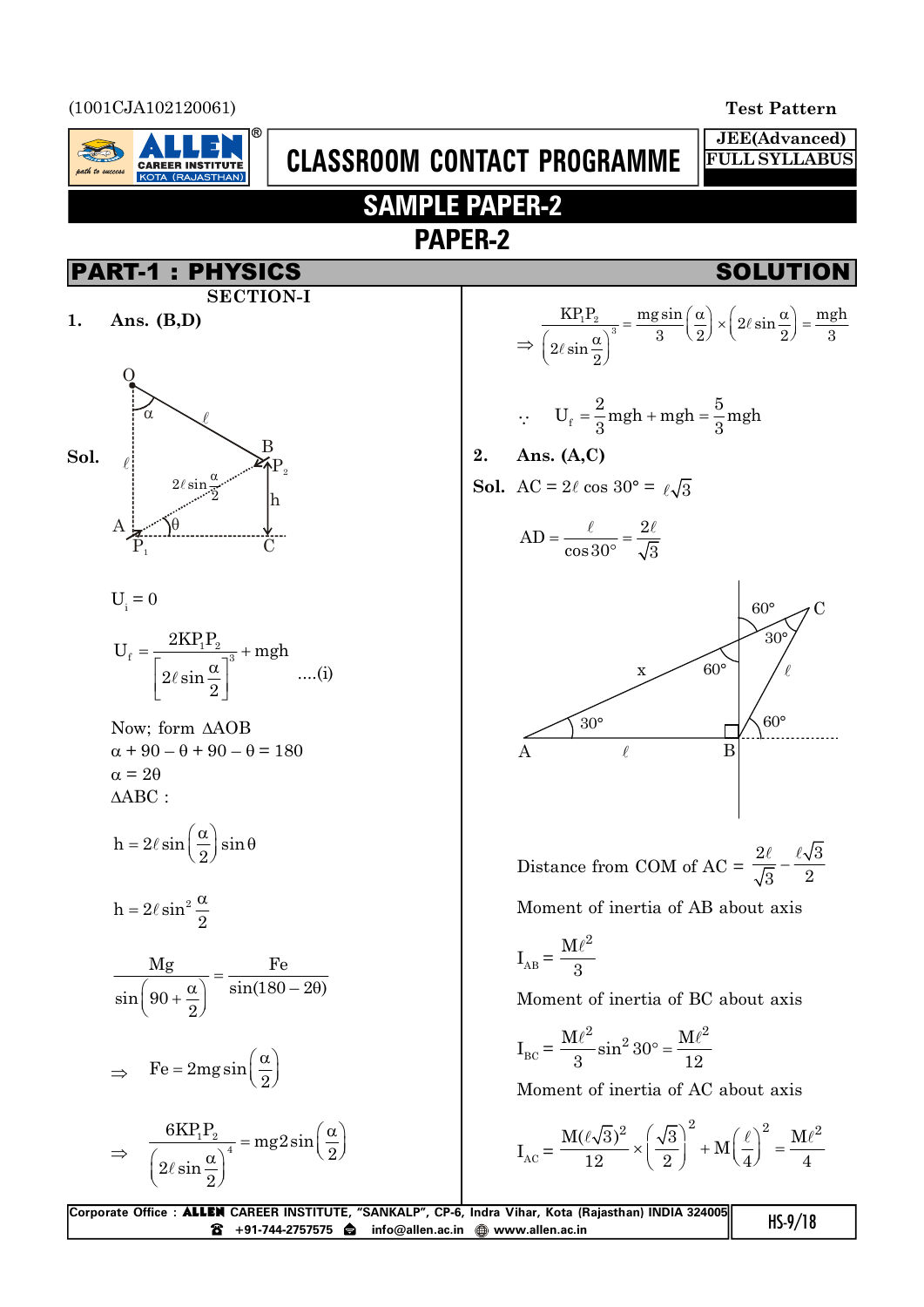Moment of inertia triangular frame about given axis

$$
I = I_{AB} + I_{BC} + I_{AC}
$$
  
=  $\frac{M\ell^2}{3} + \frac{M\ell^2}{12} + \frac{1}{4}M\ell^2 = \frac{2}{3}M\ell^2$ 

Moment of inertia about an axis passing through A

$$
I = \frac{M\ell^2}{3} + \frac{M(\ell\sqrt{3})^2}{3}\sin^2 60^\circ + \left[\frac{M\ell^2}{12}\sin^2 30^\circ + M\left(\frac{5\ell}{4}\right)^2\right]
$$

$$
= M\ell^2 \left[\frac{1}{3} + \frac{3}{4} + \frac{1}{48} + \frac{25}{16}\right]
$$

$$
= M\ell^2 \left[\frac{16 + 36 + 1 + 75}{48}\right] = \frac{8}{3}M\ell^2
$$

**3. Ans. (C,D)**

- **Sol.** (A)  $P = \sigma e A T^4 = 141.75$  w
	- (B) Power reading detation

$$
P_0 = P \frac{(1 - \cos \theta)}{2} = 35.4375
$$



(C) 
$$
\lambda mT = b \Rightarrow \lambda m = 1160 \text{ nm}
$$
  
(D)  $N = \frac{P_0 \lambda}{hc} = 3.1 \times 10^{20}$ 

**4. Ans. (A,C,D)**

**Sol.** 
$$
\frac{mv^2}{R} = F
$$
 ...(1)

$$
mvR = \frac{nh}{2\pi}
$$

$$
\frac{n^2h^2}{4\pi^2} = m^2v^2R^2 \qquad ...(2)
$$

$$
v^3 = \frac{Fnh}{m^2 2\pi}
$$

$$
v = \left(\frac{\text{Fnh}}{\text{m}^2 2\pi}\right)^{\frac{1}{3}}
$$
  
\n
$$
R = \frac{\text{nh}}{2\pi \text{m}} \left[\frac{\text{m}^2 2\pi}{\text{fnh}}\right]^{\frac{1}{3}} = \left[\frac{\text{n}^2 \text{h}^2}{4\pi^2 \text{m}^2}\right]^{\frac{1}{3}}
$$
  
\nT.E. =  $\frac{1}{2}$ mv<sup>2</sup> + FR =  $\frac{3}{2} \left[\frac{\text{n}^2 \text{h}^2 \text{F}^2}{4\pi^2 \text{m}}\right]^{\frac{1}{3}}$   
\n5. Ans. (D)  
\nSol. CM will again be at 0 when

 $\Delta x_0 = 0$ which is possible when  $\mu' = 1$  $\mu - \gamma \Delta \theta = 1$ 

$$
\Delta\theta = \frac{\mu - 1}{\gamma}
$$

**5. Ans. (D)**

**6. Ans. (A, C)**

**Sol.** In the closed circuit,  $\frac{q}{l}$  – E = iR  $C/$  $-E = \frac{1}{2}$  $\eta$ 

or, 
$$
iR = \frac{\eta q}{C} - E
$$
 ...(1)

We differentiate this equation with respect to time (considering that in our case q decreases). dq / dt =  $-i$ 

$$
R\frac{di}{dt} = -\frac{\eta}{C}i \quad or, \quad \frac{di}{i} = -\frac{\eta}{C}dt
$$

Integration of this equation gives

$$
\text{In } \frac{i}{i_0} = -\frac{\eta t}{RC} \quad \text{or, } i = i_0 e^{-\eta t/RC} \dots (2)
$$

Where  $i_0$  is determined by condition (1). Indeed, we can write  $\mathrm{Ri}_{0} = \eta \mathrm{q}_{0} / \mathrm{C} - \mathrm{E}$ , where  $q_0$  = CE is the charge of the capacitor before its capacitance has changed. Therefore  $i_0$ 

$$
= (\eta - 1)E/R. \text{ Hence } i = \frac{(\eta - 1)E}{R} e^{-\eta t/RC}
$$

7. **Ans. (B,C,D)**  
\n**Sol.** det (M) 
$$
\neq 0
$$
  
\nM<sup>-1</sup> = adj(adj M)  
\nM<sup>-1</sup> = det(M).M  
\nM<sup>-1</sup>M = det(M).M<sup>2</sup>  
\nI = det(M).M<sup>2</sup> .... (i)

HS-10/18 1001CJA102120061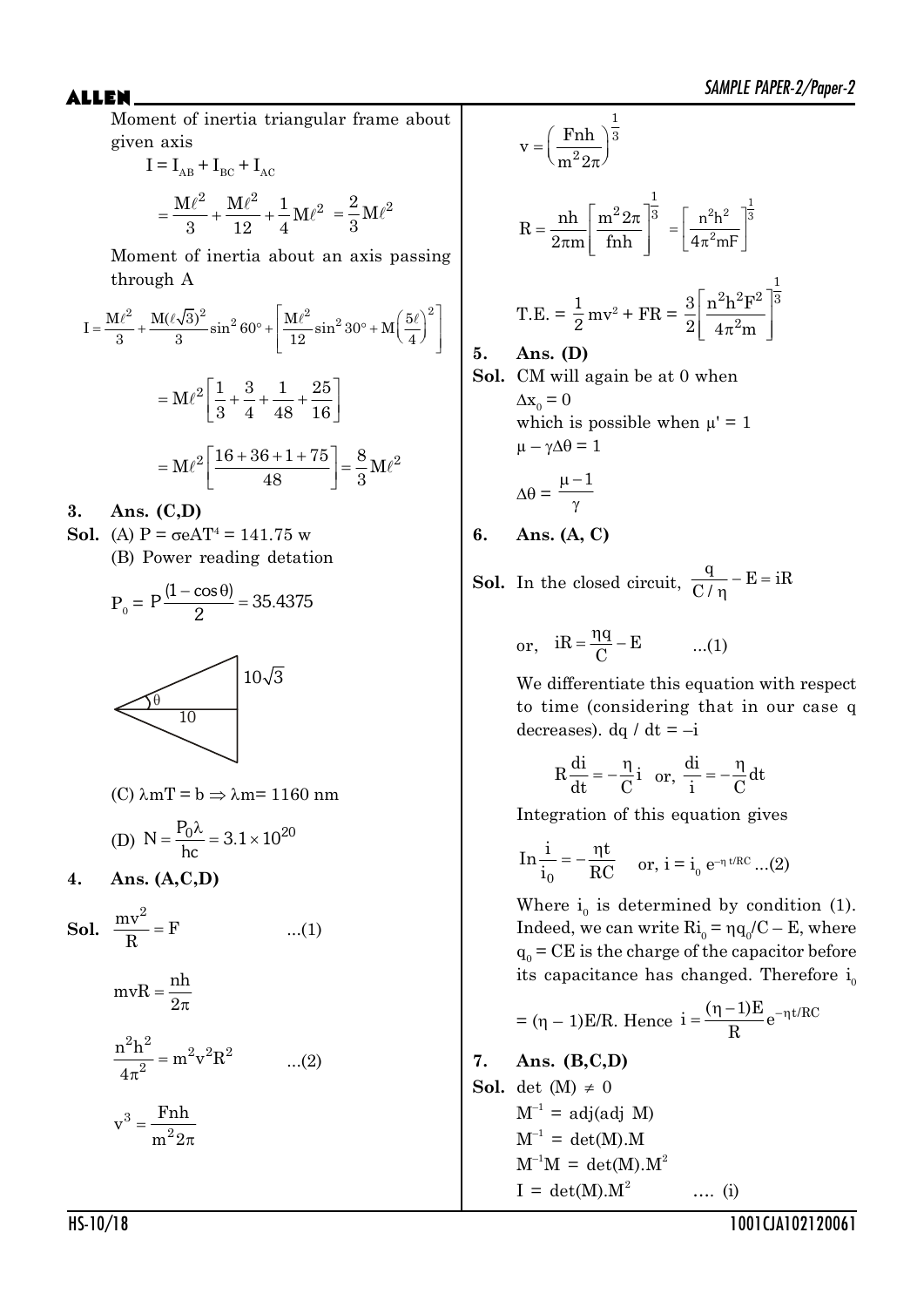| ALLEN ___ |                                                                                                                     |  |  |  |  |
|-----------|---------------------------------------------------------------------------------------------------------------------|--|--|--|--|
|           | $\det(I) = (\det(M))^5$                                                                                             |  |  |  |  |
|           | $1 = det(M)$<br>$\ldots$ (ii)                                                                                       |  |  |  |  |
|           | From (i) $I = M^2$                                                                                                  |  |  |  |  |
|           | $\text{(adj } M)^2 = \text{adj } (M^2) = \text{adj } I = I$                                                         |  |  |  |  |
| 8.        | Ans. $(B, D)$                                                                                                       |  |  |  |  |
|           | Sol. $\delta = 1 + e - A$                                                                                           |  |  |  |  |
|           | $\delta_{\min} = 2i - A$<br>$60^\circ = 120^\circ - A \Rightarrow A = 60^\circ$                                     |  |  |  |  |
|           | $63 = i_1 + 2i_1 - 60^{\circ}$                                                                                      |  |  |  |  |
|           |                                                                                                                     |  |  |  |  |
|           | $i_1 = \frac{123}{3} = 41$                                                                                          |  |  |  |  |
|           |                                                                                                                     |  |  |  |  |
|           |                                                                                                                     |  |  |  |  |
|           | $\mu = \frac{\sin\left(\frac{60^\circ + 60^\circ}{2}\right)}{\sin\frac{60^\circ}{2}} = \sqrt{3}$                    |  |  |  |  |
|           |                                                                                                                     |  |  |  |  |
|           |                                                                                                                     |  |  |  |  |
| 9.        | Ans. $(C)$                                                                                                          |  |  |  |  |
|           | 10. Ans. (A)                                                                                                        |  |  |  |  |
|           | Sol. Case - I:                                                                                                      |  |  |  |  |
|           |                                                                                                                     |  |  |  |  |
|           | $v = \sqrt{\frac{2g\left[\left(\frac{dH}{2}\right) + 3d\left(\frac{H}{2} - h\right)\right]}{2d}}$                   |  |  |  |  |
|           |                                                                                                                     |  |  |  |  |
|           |                                                                                                                     |  |  |  |  |
|           |                                                                                                                     |  |  |  |  |
|           | Range R = vT = $\sqrt{\frac{2g}{3d} \left(\frac{dH}{2} + 3d\left(\frac{H}{2} - h\right)\right)\sqrt{\frac{2h}{g}}}$ |  |  |  |  |
|           |                                                                                                                     |  |  |  |  |
|           | For $R_{max} \Rightarrow \frac{dR}{dh} = 0$                                                                         |  |  |  |  |
|           |                                                                                                                     |  |  |  |  |
|           | $\frac{d}{dh} 3\left(\frac{H}{2} - h\right)h + \frac{H}{2}h = 0$                                                    |  |  |  |  |
|           |                                                                                                                     |  |  |  |  |
|           |                                                                                                                     |  |  |  |  |
|           | $\Rightarrow$ h= $\frac{H}{3}$                                                                                      |  |  |  |  |
|           |                                                                                                                     |  |  |  |  |
|           | $v = \sqrt{\frac{2gH}{3}}$                                                                                          |  |  |  |  |
|           |                                                                                                                     |  |  |  |  |
|           | $R_{max} = \frac{2H}{3}$                                                                                            |  |  |  |  |
|           | Force $F = (3d)av^2 = 2adgH$                                                                                        |  |  |  |  |
|           | $\bf Case$ - $\bf II$ :                                                                                             |  |  |  |  |
|           |                                                                                                                     |  |  |  |  |

$$
v = \sqrt{\frac{2g}{3d} \left(\frac{dH}{2} + 3d\left(\frac{H}{2} - h\right)\right)}
$$
  
\n
$$
R = vT
$$
  
\n
$$
R = \sqrt{\frac{2g}{3d} \left(\frac{dH}{2} + 3d\left(\frac{H}{2} - h\right)\right)} \sqrt{\frac{2\left(h + \frac{H}{2}\right)}{g}}
$$
  
\n
$$
\frac{d}{dh} \left[\frac{H}{2}\left(h + \frac{H}{2}\right) + 3\left(\frac{H}{2} - h\right)\left(h + \frac{H}{2}\right)\right] = 0
$$
  
\n
$$
\frac{H}{2} + 3\left[\frac{H}{2} - h + \left(h + \frac{H}{2}\right)(-1)\right] = 0
$$
  
\n
$$
\frac{H}{2} = 6h
$$
  
\n
$$
h = \frac{H}{12}
$$
  
\n
$$
v = \sqrt{\frac{7gH}{6}}
$$
  
\n
$$
R = \sqrt{\frac{7gH}{6}} \sqrt{\frac{7H}{g6}} = \frac{7H}{6}
$$
  
\n
$$
F = \frac{7dgHa}{2}
$$
  
\n11. Ans. (B)  
\nSoI. (KE)<sub>max</sub> =  $\frac{hc}{\lambda} - \phi \Rightarrow \frac{1240}{200} - 4.7 = 1.5eV$   
\n
$$
\frac{dV}{d\lambda_{\text{node}}}
$$
  
\n
$$
K_{\text{Mode}} = K_{\text{max}} + e\Delta V = 1.5 + 1 = 2.5 eV
$$
  
\n(K<sub>Mode</sub>)<sub>min</sub> = K<sub>min</sub> + e\Delta V = 1 eV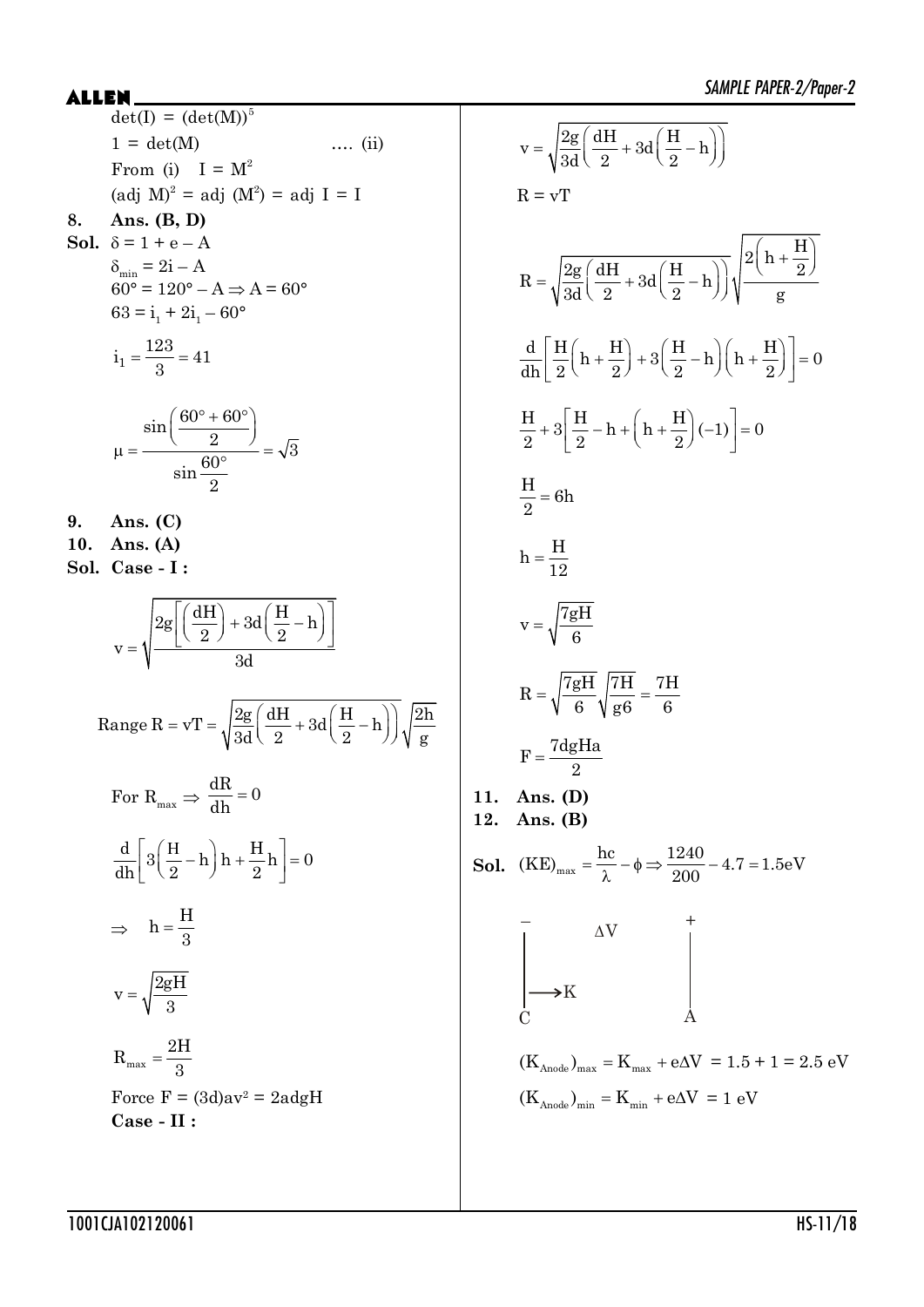$$
+ \Delta V
$$
\nC\n
$$
+ \Delta V
$$
\nC\n
$$
+ \Delta V
$$
\nC\n
$$
+ \Delta V
$$
\nC\n
$$
+ \Delta V
$$
\nC\n
$$
+ \Delta V
$$
\nC\n
$$
+ \Delta V
$$
\nC\n
$$
+ \Delta V
$$
\nC\n
$$
+ \Delta V
$$
\nC\n
$$
+ \Delta V
$$
\nC\n
$$
+ \Delta V
$$
\nC\n
$$
+ \Delta V
$$
\nC\n
$$
+ \Delta V
$$
\nC\n
$$
+ \Delta V
$$
\nC\n
$$
+ \Delta V
$$
\nC\n
$$
+ \Delta V
$$
\nC\n
$$
+ \Delta V
$$
\nC\n
$$
+ \Delta V
$$
\nC\n
$$
+ \Delta V
$$
\nC\n
$$
+ \Delta V
$$
\nC\n
$$
+ \Delta V
$$
\nC\n
$$
+ \Delta V
$$
\nC\n
$$
+ \Delta V
$$
\nC\n
$$
+ \Delta V
$$
\nC\n
$$
+ \Delta V
$$
\nC\n
$$
+ \Delta V
$$
\nC\n
$$
+ \Delta V
$$
\nC\n
$$
+ \Delta V
$$
\nC\n
$$
+ \Delta V
$$
\nC\n
$$
+ \Delta V
$$
\nC\n
$$
+ \Delta V
$$
\nC\n
$$
+ \Delta V
$$
\nC\n
$$
+ \Delta V
$$
\nC\n
$$
+ \Delta V
$$
\nC\n
$$
+ \Delta V
$$
\nC\n
$$
+ \Delta V
$$
\nC\n
$$
+ \Delta V
$$
\nC\n
$$
+ \Delta V
$$
\nC\n
$$
+ \Delta V
$$
\nC\n
$$
+ \Delta V
$$
\nC\n
$$
+ \Delta V
$$
\nC\n
$$
+ \Delta V
$$
\nC\n
$$
+ \Delta V
$$
\nC\n
$$
+ \Delta V
$$
\nC\n
$$
+ \Delta V
$$
\nC\n
$$
+ \Delta V
$$
\nC\n
$$
+ \Delta V
$$
\nC\n
$$
+ \Delta V
$$

**1. Ans. 1.55 to 1.75 Sol.**  $S = at^2$ 

$$
v = \frac{ds}{dt} = 2at
$$

Tangential acceleration  $a_t = 2a$  [constant]  $v^2 = 0 + 2a (2\pi Rn)$ 

$$
\frac{v^2}{R} = 4\pi(2a) = 8\pi a n
$$

Total acceleration  $a = \sqrt{a_t^2 + a_c^2}$ 

$$
= \sqrt{4a^2 + (8\pi a)^2} = a\sqrt{4 + 6.4} = \frac{1}{2}\sqrt{10.4} \approx \frac{3.22}{2} = 1.61
$$

### **2. Ans. 4.90**

**Sol.** Let 'a' the acceleration of block mass m relative to lift  $\&$  a<sub>0</sub> be acceleration of lift upward

 $T - m(g + a_0) = ma$  .....(i)

$$
M(g + a_0) - 2T = \frac{Ma}{2}
$$
 ....(ii)

Given  $[M = 5m]$ 

According to condition given in problem,

$$
a_0 - \frac{a}{2} > 0
$$
  
\n
$$
a_0 - \frac{M(g + a_0) - 2M(g + a_0)}{(M + 4m)} > 0
$$
  
\n
$$
\Rightarrow a_0 > \frac{(M - 2m)}{6M}g
$$
  
\n
$$
a_0 > \frac{g}{2}
$$

**3. Ans. 3.00**

**Sol.** Particle will move in circle.



$$
2\frac{GM^2}{d^2}\cos 30^\circ = \frac{MV^2}{R}
$$

$$
v = \sqrt{\frac{GM}{d}} = \sqrt{3} \, m/s \qquad \left[ R\sqrt{3} = d \right]
$$

Relative velocity =  $2v \cos 30^\circ = 3m/s$ 

### **4. Ans. 0.50**

**Sol.** Let the position of the moving end of the carpet be x as shown in the figure. It follows that the other end of the moving part is at x/2, and hence that the coordinate of its centre of mass is  $3x/4$ . Although  $dx/dt = 1$ , the speed of the centre of mass of the

moving part is only 
$$
\frac{3}{4}
$$
!

$$
\begin{array}{ccc}\n & \rightarrow & v = 1 \\
0 & x/2 & x & 1\n\end{array}
$$

The linear momentum of the moving part is  $p = mv$ , where  $v = 1$  and m is increasing uniformly with time. The net force acting on the moving part is thus

$$
F = \frac{dp}{dt} = \frac{dm}{dt}v + \frac{dv}{dt}m = \frac{dm}{dt}1 + 0
$$

The part of change of the mass of the moving part can be found with the help of the following argument. The moving end of the carpet starts from the origin and the whole carpet will be moving when it reaches  $x =$ 2; this it does after two units of time, i.e.,

 $dm/dt =$ 1  $\frac{1}{2}$ . The corresponding minimal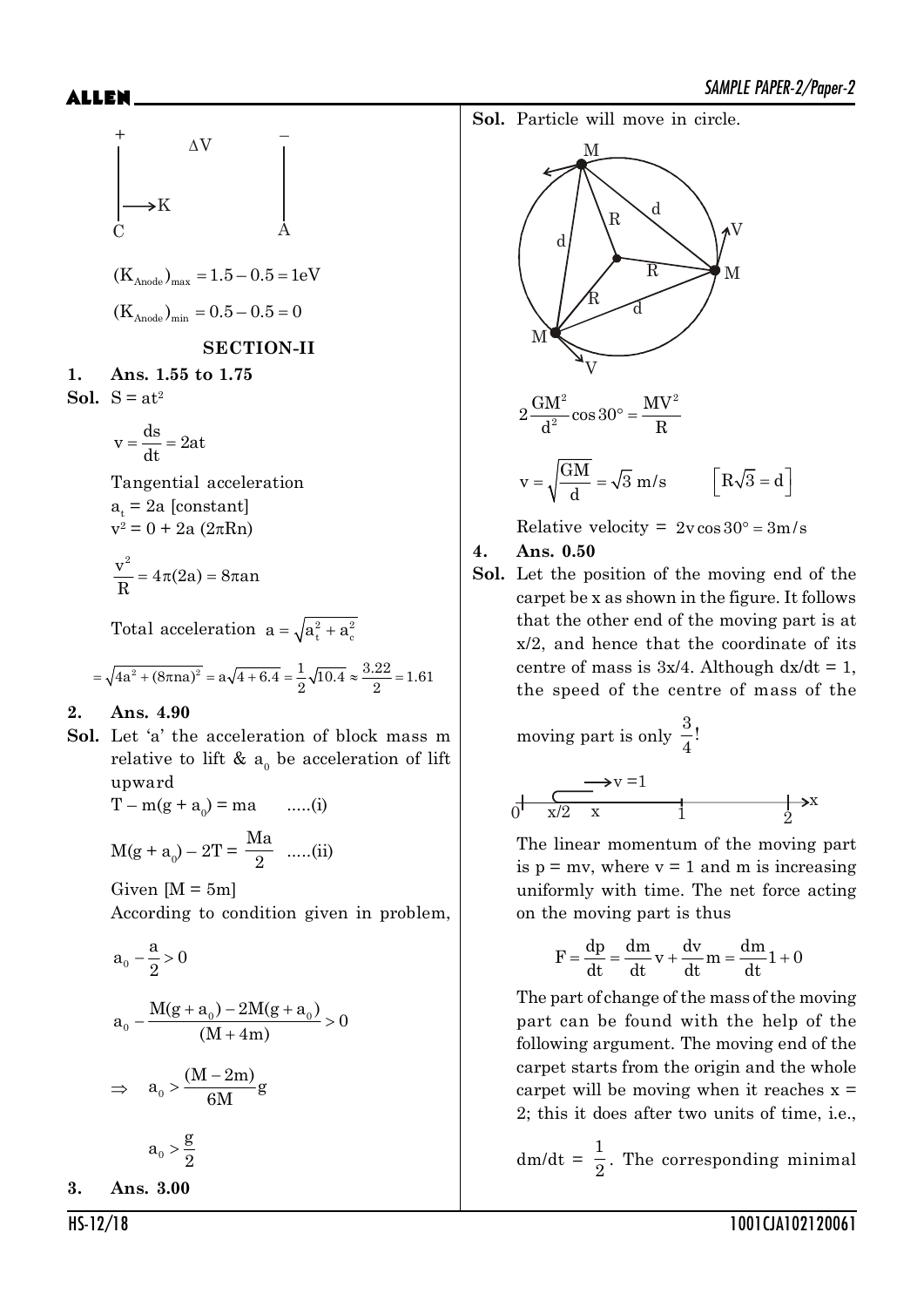force (neglecting all dissipative forces) is

$$
F = \frac{1}{2}
$$

**5. Ans. 1.80 to 1.90**





$$
=\frac{8\pi R^3}{4}\int\limits_{0}^{\pi/6}(3\sin\theta-\sin3\theta)\,d\theta
$$

$$
=\frac{8\pi R^3}{4}\left(\frac{8}{3}-\frac{3\sqrt{3}}{2}\right)
$$

Total volume  $V = (V_1 + V_2)2$ 

$$
= \frac{\pi R^3}{2} \left( \frac{8}{3} - \frac{3\sqrt{3}}{2} \right) + \pi R^2 2\sqrt{3} R
$$

$$
= \pi R^3 \left[ 2\sqrt{3} - \frac{3\sqrt{3}}{4} + \frac{4}{3} \right]
$$

$$
\left(\frac{15\sqrt{3}+16}{12}\right)\pi R^3
$$

$$
\frac{\phi}{\phi_0} = \frac{15\sqrt{3} + 16}{24} \approx 1.87
$$

**6. Ans. 1.50 Sol.**  $W = (\Delta P)_{avg} \times 4\pi R^2$  a

$$
=\left[\frac{dP}{2}4\pi R^2a\right]
$$

$$
PV = C \Rightarrow dP = -\frac{P}{V}dV = -\frac{P_o}{V}4\pi R^2 a
$$

$$
= \frac{P_o}{2V} 4\pi R^2 a 4\pi R^2 a
$$

$$
=(4\pi P_0Ra^2)\frac{3}{2}
$$

$$
x=\frac{3}{2}=1.50
$$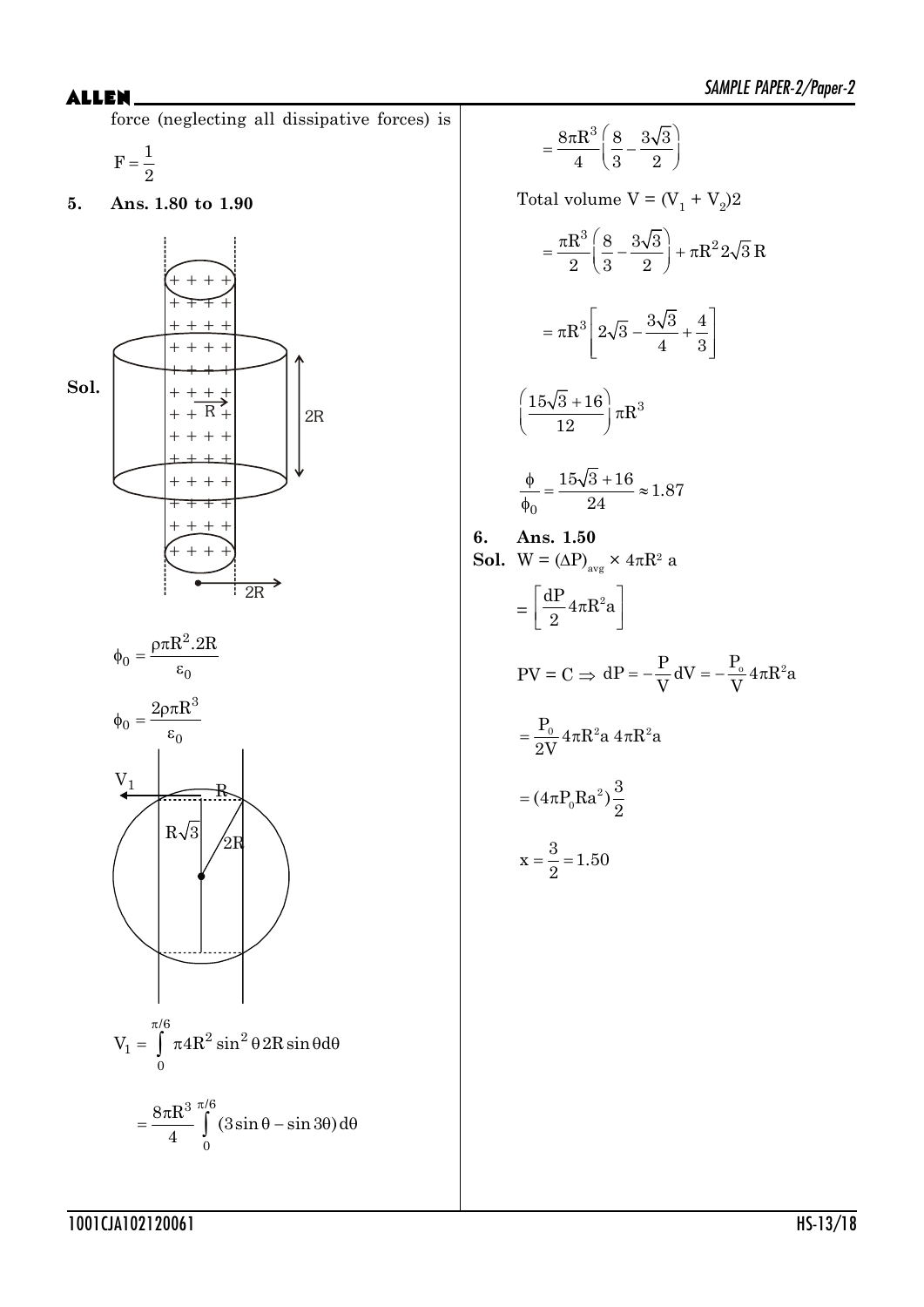

**12. Ans. (B)**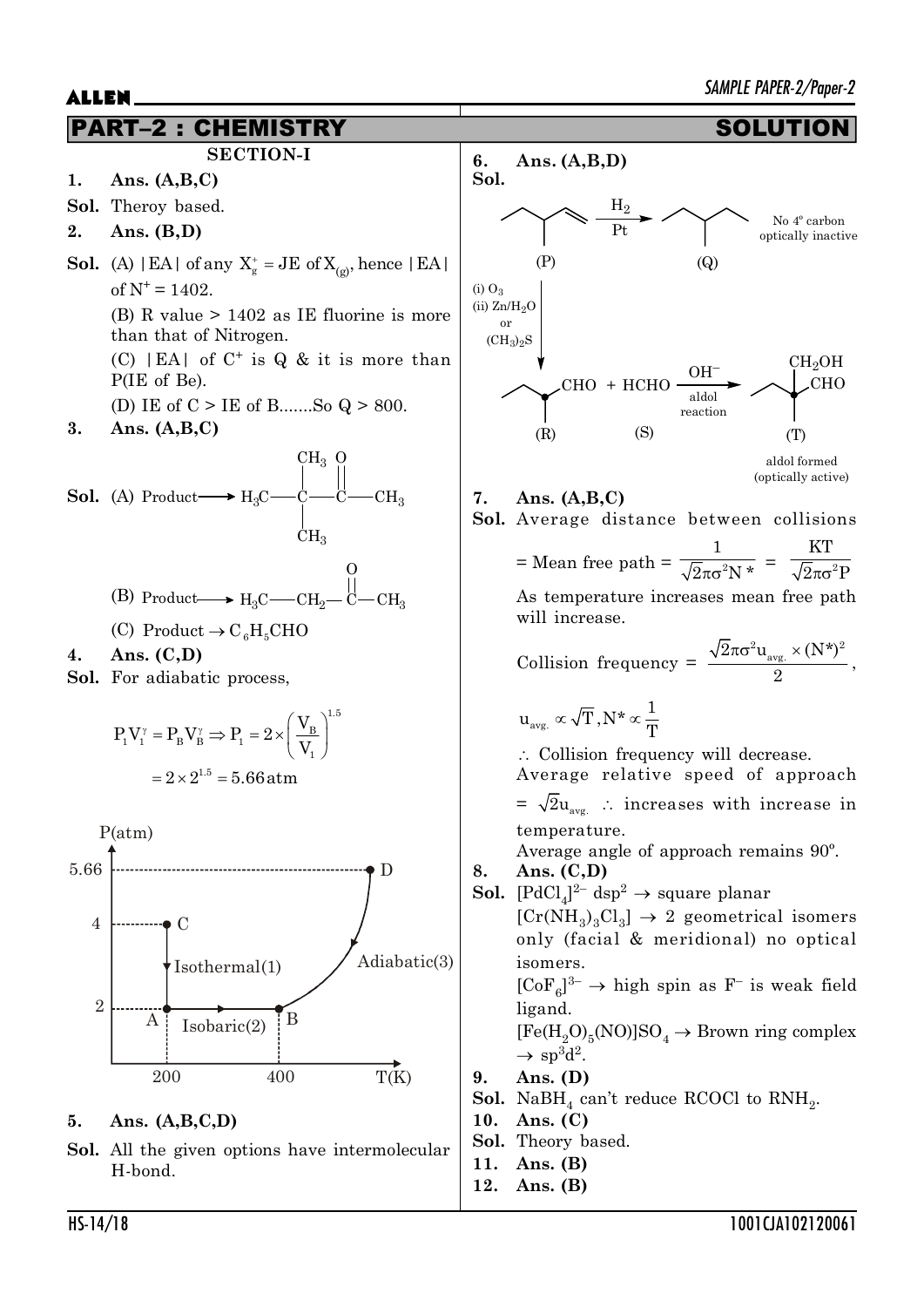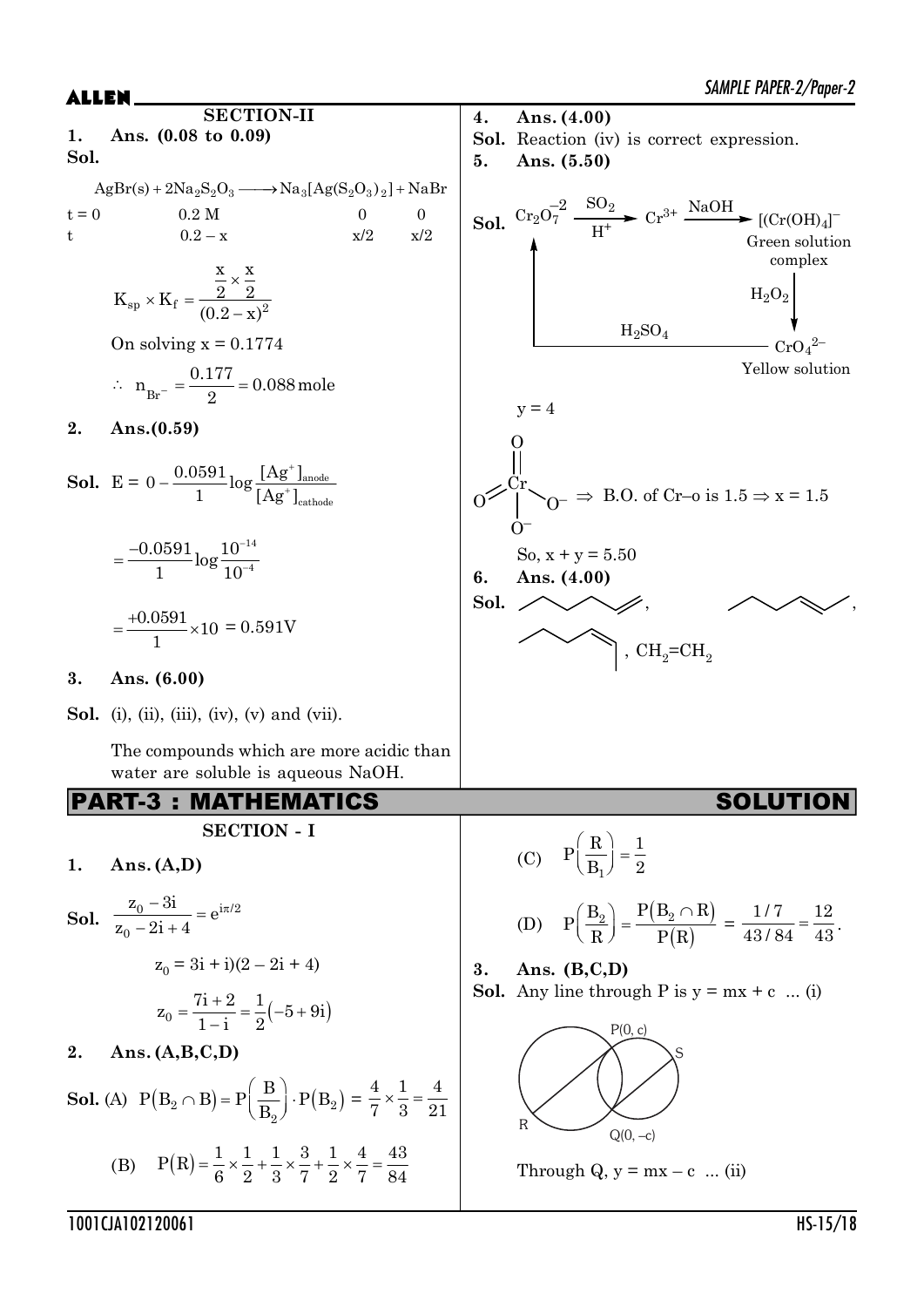$\left(\frac{-2(a + mc)}{1 + m^2}, \frac{-2m(a + mc)}{1 + m^2} + c\right)$  $R\left(\frac{-2(a+mc)}{a}, \frac{-2m(a+mc)}{a} + c\right)$  $1+m^2$   $1+m$  $\left(\frac{-2(b-mc)}{1+m^2}, \frac{-2m(b-mc)}{1+m^2}-c\right)$  $S\left(\frac{-2(b-mc)}{2},\frac{-2m(b-mc)}{2}-c\right)$  $1+m^2$  1 + m If (x, y) is mid point of RS, then  $=\frac{-2(a+1)}{x^2}$  $2x = \frac{-2(a + b)}{1 + m^2}$  $\frac{2(x+y)}{1+m^2}$ ,  $2y = \frac{2m(x+y)}{1+m^2}$  $2y = \frac{-2m(a + b)}{a}$  $1 + m$  $=\frac{-2m(a+l)}{2}$  $^{+}$  $x^{2} + y^{2} + (a + b)x = 0$  $\lambda = 1$ **4. Ans. (B,C) Sol.**  $A^{-1} = A$  $^{-1} = A$   $\Rightarrow A^2 = I$  $|a^2 + bc \t 2ab|$  $=\begin{bmatrix} 2a & b^2 & b^2 \\ 2ac & bc + a^2 \end{bmatrix}$  $_2$   $\sqrt{\phantom{a}}\, {\rm a}^2$  $A^2 = \begin{vmatrix} a^2 + bc & 2ab \\ 2ac & bc + a^2 \end{vmatrix} = I$  $2ac$  bc + a  $\Rightarrow$  a<sup>2</sup> + bc = 1  $2ab = 0$  and  $2ac = 0$  $b = c = 0, a = \pm 1$ or  $a = 0$ , bc = 1  $|A| = (a - x)^2 - bc = 0$ if bc = 0, then  $x = a = \pm 1$ if bc = 1, then  $(x - a) = \pm 1 \Rightarrow x = \pm 1$ **5. Ans. (A,B,C) Sol.**  $a = -3$  $h = 1$ **6. Ans. (C,D) Sol.**  $\lim_{\pi \to 0} \frac{\left[ 12 \tan^2 x \left( \left( 6 + 3 \sin x - 2 \cos^2 x \right) - \left( 3 + 6 \sin x - \cos^2 x \right) \right) \right]}{\left[ 6 + 3 \sin x - 9 + \cos^2 x \right] \left[ 3 + 6 \sin x - \cos^2 x \right]}$  $x \rightarrow \frac{\pi}{2}$   $\sqrt{6+3\sin x-2\cos^2 x} + \sqrt{3+6\sin x - \cos^2 x}$  $\lim_{x\to\frac{\pi}{6}}\left(\frac{12\tan^2 x \left((6+3\sin x-2\cos^2 x)-(3+6\sin x-\cos^2 x)\right)}{\sqrt{6+3\sin x-2\cos^2 x}+\sqrt{3+6\sin x-\cos^2 x}}\right)$  $\sqrt{6+3\sin x-2\cos^2 x}$   $\sqrt{3+6\sin x-\cos^2 x}$   $\sqrt{9+3\sin x-\cos^2 x}$  $=\lim_{x\to 0} \frac{12\tan^2 x(1-\cos^2 x-3\sin x+2)}{\sqrt{2(1-\cos^2 x-3\sin x+2)}}$  $x\rightarrow\frac{\pi}{2}\sqrt{6}+3\sin x-2\cos^2 x+\sqrt{3+6\sin x-\cos^2 x}$  $\lim \frac{12\tan^2 x (1-\cos^2 x - 3\sin x + 2)}{x}$  $\frac{\pi}{2}$   $\sqrt{6} + 3\sin x - 2\cos^2 x + \sqrt{3} + 6\sin x - \cos^2 x$  $-\cos^2 x - 3\sin x + 2$  $+3\sin x - 2\cos^2 x + \sqrt{3} + 6\sin x - c$  $=\lim_{x \to \infty} \frac{12\sin^2 x(\sin^2 x)}{x^2(\sin x)^2}$  $x \rightarrow \frac{\pi}{2} (1 - \sin^2 x) (\sqrt{6} + 3 \sin x - 2 \cos^2 x) + \sqrt{3 + 6 \sin x - \cos^2 x}$  $\lim_{x \to \frac{\pi}{6}} \frac{12 \sin^2 x (\sin^2 x - 3 \sin x + 2)}{(1 - \sin^2 x)(\sqrt{6 + 3 \sin x - 2 \cos^2 x}) + \sqrt{3 + 6 \sin x - \cos^2 x}}$  $-3\sin x+2$  $-\sin^2 x$ )( $\sqrt{6}$ +3sin x -2cos<sup>2</sup> x)+ $\sqrt{3}$ +6sin x -0 = 2  $x \rightarrow \frac{\pi}{2}$  $\lim \frac{12\sin^2 x(\sin x - 1)(\sin x - 2)}{\sqrt{2}}$  $\rightarrow \frac{\pi}{6} (1 + \sin x)(1 - \sin x)(\sqrt{9} + \sqrt{9})$  $-1$ )(sin x - 2  $+\sin x(1-\sin x)(\sqrt{9}+\sqrt{9})$  $= 12 \times \frac{1}{\sqrt{2} \sqrt{2}} = 12 \times \frac{1}{12} = 1$  $2(\sqrt{9}+\sqrt{9})$  12  $x \frac{1}{\sqrt{1-x^2}} = 12 \times \frac{1}{10} =$  $\ddot{}$ **7. Ans. (A,C) Sol.**  $f'(x) = \frac{f(x)}{\sqrt{h^2 - x^2}} \Rightarrow \ln f(x) = \sin^{-1} \left(\frac{x}{h}\right) + c$  $b'(x) = \frac{f(x)}{\sqrt{b^2 - x^2}} \Rightarrow \ln f(x) = \sin^{-1}\left(\frac{x}{b}\right) +$ 

$$
f(x) = e^{\sin^{-1}(x/b)}
$$

$$
f'(x) = \frac{e^{\sin^{-1}(x/b)}}{\sqrt{1 - (x/b)^2}} \cdot \frac{1}{b}
$$

**8. Ans. (A,C)**

**Sol.** Equation of normal at  $P(2\sec \theta, \tan \theta)$  is 2x  $\cos \theta + y \cot \theta = 5$ 

$$
m_N = -2\sin\theta = -1 \qquad \theta = \frac{\pi}{6}
$$

# B P  $O$  /c A

$$
P\left(2\sec\frac{\pi}{6}, \tan\frac{\pi}{6}\right) = \left(\frac{4}{\sqrt{3}}, \frac{1}{\sqrt{3}}\right)
$$

$$
\Rightarrow \left(\frac{5}{2\cos\frac{\pi}{6}}\right) = \left(\frac{5}{2\times\frac{\sqrt{3}}{2}}\right) \Rightarrow \left(\frac{5}{\sqrt{3}}, 0\right)
$$

Tangent at P is 
$$
y - \frac{1}{\sqrt{3}} = 1\left(x - \frac{4}{\sqrt{3}}\right)
$$
  
 $\sqrt{3}y - 1 = \sqrt{3}x - 4$ 

$$
B \Rightarrow \left(0, \frac{5}{\cot \frac{\pi}{6}}\right) = \left(0, \frac{5}{\sqrt{3}}\right)
$$

$$
C \Rightarrow \left(\sqrt{3}, 0\right)
$$

$$
PA = \sqrt{\frac{2}{3}}
$$

$$
PB = \sqrt{\frac{32}{3}}
$$

$$
PC = \left(\sqrt{\left(\frac{4}{\sqrt{3} - \sqrt{3}}\right)^2 + \frac{1}{3}}\right)
$$

HS-16/18 1001CJA102120061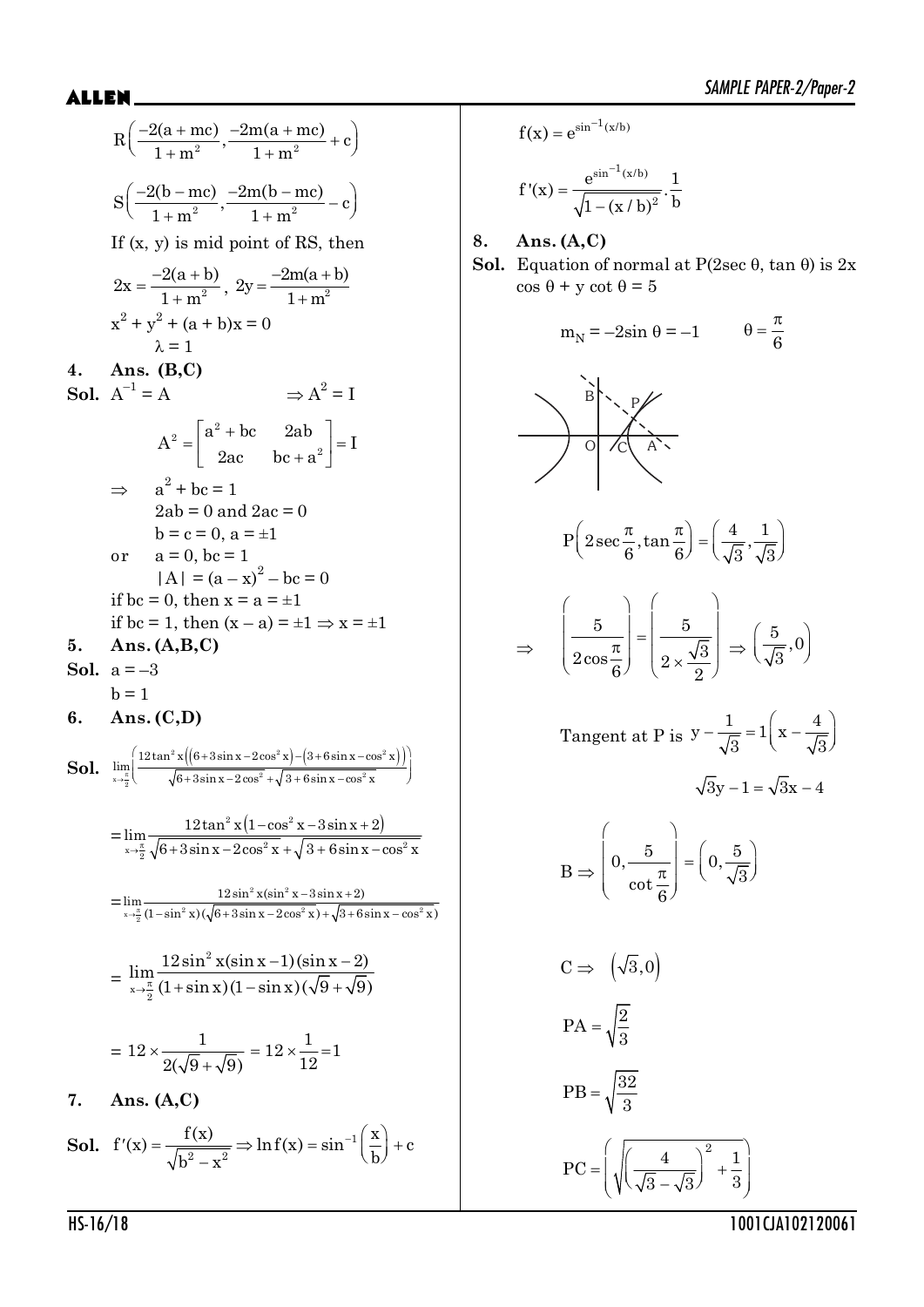**9. Ans. (C)**  $10.$  $Sol.$ 

**11. Ans. (A) 12. Sol. (Q.11-12)**

$$
= \left(\sqrt{\frac{1}{3} + \frac{1}{3}}\right)
$$
  
\n
$$
= \sqrt{\frac{2}{3}}
$$
  
\n
$$
\frac{\text{Area of } \triangle PAC}{\text{Area of } \triangle PBC} = \frac{\frac{1}{2} \times PC \times PA}{\frac{1}{2} \times PC \times PB} = \frac{1}{4}
$$
  
\nNormal touches the ellipse  
\n
$$
c^2 = a^2m^2 + b^2
$$
  
\n
$$
\left(\frac{5}{\sqrt{3}}\right)^2 = a^2(-1)^2 + b^2
$$
  
\n
$$
a^2 + b^2 = \frac{25}{3}
$$
  
\n**SECTION - II**  
\n9. Ans. (C)  
\n10. Ans. (B)  
\nSol. (Q.9-10)  
\nEquation of tangent is  $y = 4x - 1$   
\n $a = 1, b = 6, c = 0$   
\nCorrect combinations are (I, R), (II, U), (III, U), (IV, T).  
\n11. Ans. (A)  
\n12. Ans. (D)  
\nSol. (Q.11-12)  
\n
$$
G \text{ is } \left(\frac{4}{3}, \frac{1}{3}, \frac{8}{3}\right), |\overline{AG}| = \frac{\sqrt{51}}{3}
$$
  
\nArea of triangle ABC =  $4\sqrt{6}$   
\nArea of triangle ABD =  $2\sqrt{82}$ .  
\nLength of perpendicular from D is  $\frac{14}{\sqrt{6}}$ .  
\nCorrect combinations are (I, S), (II, R), (III, P), (IV, T).  
\n**SECTION - II**  
\n1. Ans. 792.00  
\nSol. Apart from these 5 days, there are 15 more

 $ALLEN$   $\qquad \qquad$   $\qquad \qquad$   $\qquad \qquad$   $\qquad \qquad$   $\qquad \qquad$   $\qquad \qquad$   $\qquad \qquad$   $\qquad \qquad$   $\qquad \qquad$   $\qquad \qquad$   $\qquad \qquad$   $\qquad \qquad$   $\qquad \qquad$   $\qquad \qquad$   $\qquad \qquad$   $\qquad \qquad$   $\qquad \qquad$   $\qquad \qquad$   $\qquad \qquad$   $\qquad \qquad$   $\qquad \qquad$   $\qquad \qquad$   $\qquad \qquad$   $\qquad \qquad$   $x_1 + x_2 + x_3 + x_4 + x_5 + x_6 = 15$ Such that  $x_2$ ,  $x_3$ ,  $x_4$ ,  $x_5 \ge 2$  $\Rightarrow$   $x_1 + x_2^1 + x_3^1 + x_4^1 + x_5^1 + x_6 = 7$ So,  ${}^{12}C_5 = 792$  ways **2. Ans. 44.00 Sol.**  $D(5) = 44$ **3. Ans. 60.00 Sol.** P (Prime number) = 15 36 P (Perfect square) = 7 36  $P =$  $\overline{a}$  $\frac{15}{36} \cdot \frac{1}{1 - \frac{14}{36}} = \frac{15}{22}$ 36  $88p = 60$ **4. Ans. 7.00 Sol.**  $d_{n+1} = 2d_n + n(1 + 2^n)$  $\overline{+}$  $\frac{n+1}{n+1} = \frac{u_n}{2^n} + \frac{u_n}{2^{n+1}} + \frac{1}{2^n}$  $d_{n+1}$   $d_n$  n n  $2^{n+1}$   $2^{n}$   $2^{n+1}$  2  $\overline{+}$  $\frac{n+1}{n+1} - \frac{u_n}{2^n} = \frac{n}{2^{n+1}} +$  $d_{n+1}$   $d_n$  n n  $2^{n+1}$   $2^n$   $2^{n+1}$  2 Put  $n = 1, 2, \ldots, n$  and add the following  $\overline{+}$  $\overline{+}$  $\left(\frac{d_2}{2^2} - \frac{d_1}{2}\right) + \left(\frac{d_3}{2^3} - \frac{d_2}{2^2}\right) + \dots + \left(\frac{d_{n+1}}{2^{n+1}} - \frac{d_n}{2^n}\right)$ 2  $2 \sqrt{1 + 2^2 + 3^2 + 3^2 + 3^2 + 4^2}$  $\left(\frac{d_2}{2}, -\frac{d_1}{2}\right) + \left(\frac{d_3}{2}, -\frac{d_2}{2}\right) + \dots + \left(\frac{d_{n+1}}{2n+1}\right) - \frac{d_2}{2n+1}$  $2^2$  2  $\binom{2^3}{2^3}$   $2^2$   $\binom{2^{n+1}}{2^n}$  2  $=\left(\frac{1}{2^2}+\frac{2}{2^3}+\frac{3}{2^4}+\dots+\frac{n}{2^{n+1}}\right)+\frac{1}{2}(1+2+\dots+ n)$  $\Rightarrow \frac{u_{n+1}}{2n+1}$  $+1$   $2^{n+1}$   $2^{n+1}$  $-\frac{1}{2}$  = 1 -  $\left(\frac{1}{2}\right)^n$  -  $\frac{n}{2^{n+1}}$  +  $\frac{n(n+1)}{4}$ n  $n+1$  $\frac{d_{n+1}}{2^{n+1}} - \frac{1}{2} = 1 - \left(\frac{1}{2}\right)^n - \frac{n}{2^{n+1}} + \frac{n(n+1)}{4}$  $2^{n+1}$  2  $\left(2\right)$   $2^{n+1}$  4 Let  $x = \frac{1}{2^2} + \frac{2}{2^3} + \dots + \frac{n}{2^{n+1}}$  $2^2$   $2^3$  2  $\frac{x}{2} = \frac{1}{2^3} + \dots + \frac{n}{2^{n+2}}$ 2  $2^3$  2 2  $\frac{x}{2^0} = \frac{1}{2^2} + \frac{1}{2^3} + \dots + \frac{1}{2^{n+1}} - \frac{n}{2^{n+2}}$ 2  $2^2$   $2^3$  2<sup>n+1</sup> 2  $+2 \rightarrow \mathbb{A}^{-1}$  (9)  $\Omega^{n+2}$  $\left(\frac{1}{2^2}\right)\left(1-\left(\frac{1}{2}\right)^n\right)$  $\left(2^{2}\right)^{2}$   $\left(2\right)$  n  $\left(1\right)^{n}$  $= \frac{1}{\left(\frac{1}{2}\right)} - \frac{1}{2^{n+2}} \Rightarrow x = 1 - \left(\frac{1}{2}\right) - \frac{1}{2}$ n  $2 \left| \begin{array}{cc} 1 & 1 \\ 0 & 1 \end{array} \right|$   $\left| \begin{array}{cc} 2 & 1 \\ 0 & 1 \end{array} \right|$  $n+2 \rightarrow \lambda - 1$  (  $\Omega$ )  $\Omega$  n+2  $\frac{1}{2}$  $\left| \frac{1}{1} - \left( \frac{1}{2} \right) \right|$  $\frac{x}{2} = \frac{(2^2)^{2^2} (2)}{(2^2)^{2^2}} - \frac{n}{2^n} \Rightarrow x = 1 - (\frac{1}{2})^n - \frac{n}{2^n}$ 2  $(1)$   $2^{n+2}$   $2^{n+2}$   $(2)$  2 2

days so,